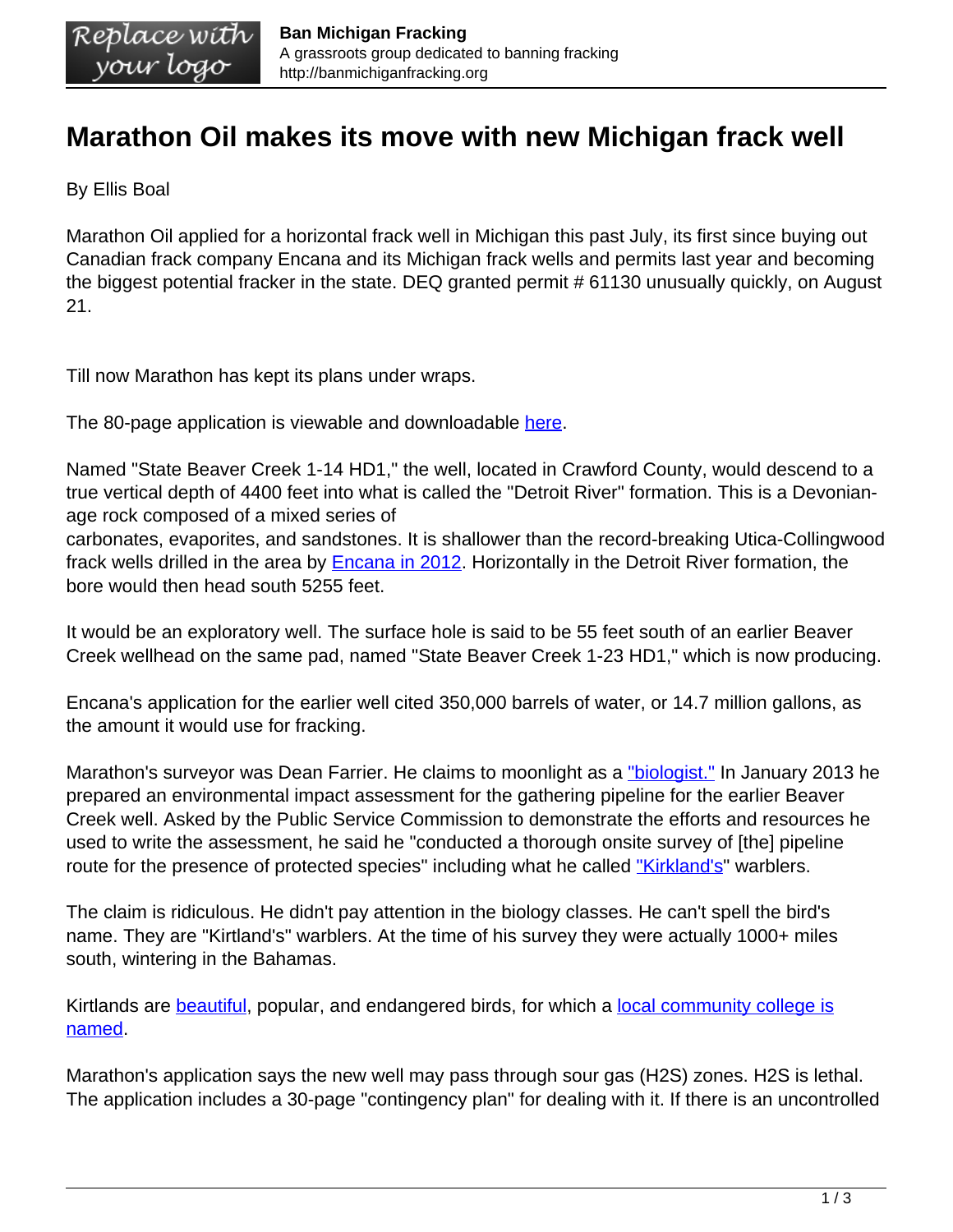H2S release, the extreme recommended solution is to ignite the well via an upwind approach, wearing self-contained breathing apparatus, using a meteor-type flare gun and a safety rope attached to a backup responder, with a quick retreat path available. After ignition, H2S converts to sulfur dioxide which is also highly toxic.

The new well will have a permanent water well. The environmental impact assessment of the application says volume of frack water will be "1.815 gallons." On a later page the application says "1,815,000 gallons."

Cuttings and muds will be disposed at Waste Management's nearby [Waters landfill.](https://www.wmsolutions.com/facilities/details/id/79)

The chemical constituents of the frack fluid are said to be: water, hydrochloric acid, crystalline silica quartz, tributyl tetradecyl phosphonium chloride, hemicellulase enzyme, propargyl alcohol, methanol, hydrotreated light petroleum distillate, alcohol C12-16 ethoxylated, ammonium chloride, naphthalene, ethanol, heavy aromatic petroleum naphtha, guar gum.

The September 2013 Graham Institute **[public health study](http://graham.umich.edu/media/files/HF-05-Public-Health.pdf)** identified three of these as particularly concerning:

- methanol (cardiovascular, dermal, hepatic, neurological, irritant/corrosive)
- hydrotreated light petroleum distillate (carcinogen, irritant/corrosive)
- silica (dermal, ocular, respiratory).

Marathon also filed an application for a pooled 800-acre spacing unit. It notes there are numerous critical unknowns with the Detroit River formation in this area. These include reservoir pressure, permeability, porosity, hydrocarbon saturation, and in-situ rock stresses. This well would be the first in the drilling unit.

Marathon acquired 430,000 acres of state leases from Encana in the summer of 2014. At the October DNR auction it added 148,000 acres, and 53,000 more this May. That works out to nearly 1000 square miles. The number does not count private leases it may also own.

Marathon paid a \$300 application fee.

## **Illegal sign prohibiting photography**